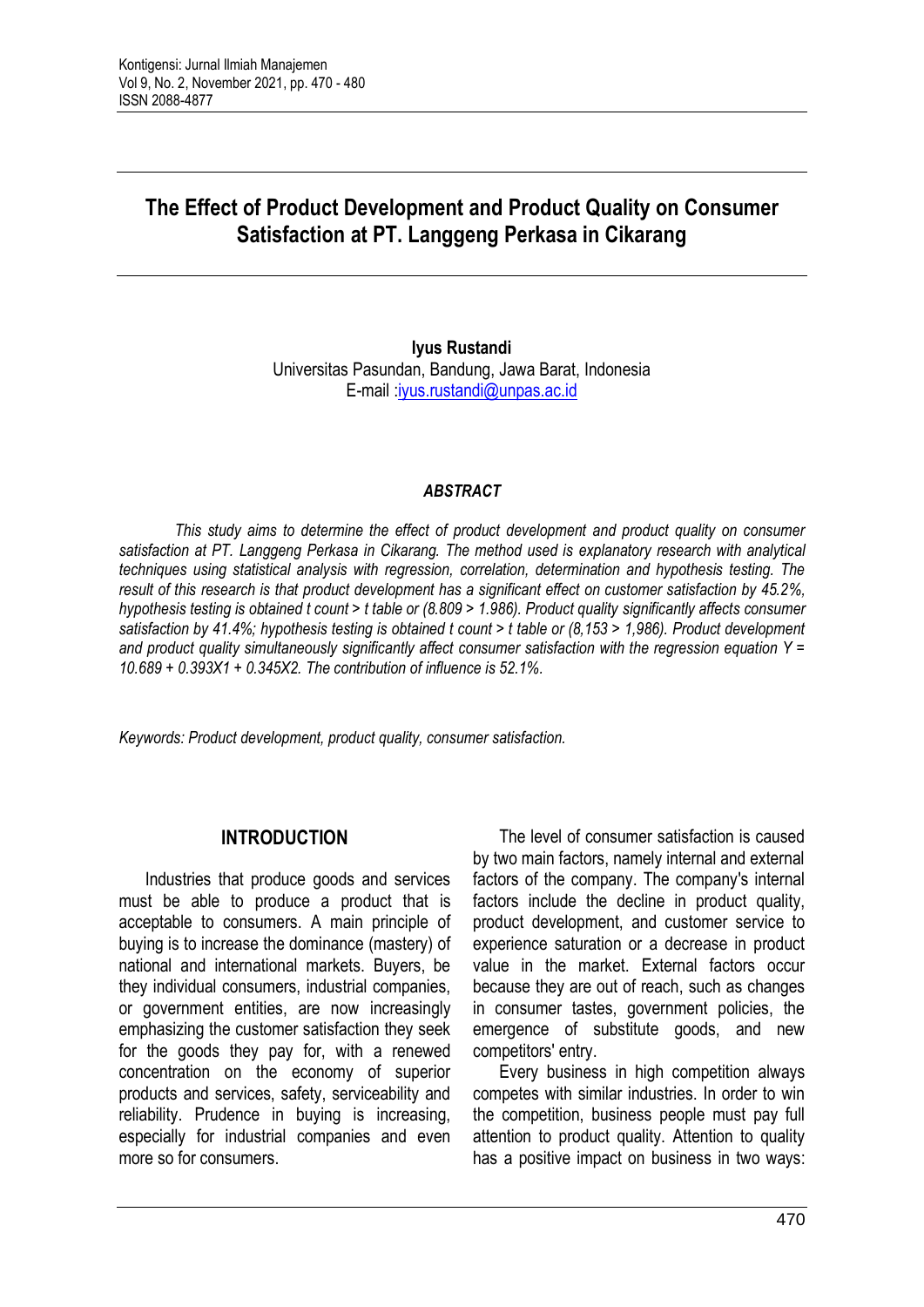production costs and revenue (Gaspersz, 2005:3).

Product development and quality control carried out in the company include developing the industry to be more advanced, producing or making one product and releasing other products. As well as quality control of raw materials, quality control during the production process and quality control of the final product.

Quality control is a technique and management, measuring the quality characteristics of the output (goods and services), then comparing the measurement results with the output specifications desired by the user and taking appropriate corrective actions if discrepancies are found between actual and standard performance. In controlling the process, we try to quickly investigate a process disruption, and corrective action can be taken immediately before too many units are not suitable (defective). All of this is done so that customer satisfaction is met and the company is no exception in order to predict the company's articles of association.

The impact on production costs occurs by making products that have a high degree of confirmation to standards so that they are free from the level of damage. The impact on increasing revenue occurs through increased sales of high-quality products with high prices.

One of the company's goals is to increase profits, especially from operating activities. Therefore, company managers in making decisions are aimed at increasing profits. Business strategies to increase competitive advantage can be done through quality improvement efforts.

Companies that use quality as a strategic tool will have a competitive advantage over their competitors in controlling the market because not all companies can achieve quality superiority. In this case, the company must produce high-quality products, low prices, and process and delivery can be on time. Production processes that pay attention to quality will produce products that are free from damage. It can avoid waste and inefficiency to reduce unit production costs, and product prices can be more competitive.

The step in implementing quality control is determining the right planning before production, coupled with product standardization, especially in improving quality. There is a close relationship between product quality, customer or consumer satisfaction and company profitability. The higher the quality, the higher the customer satisfaction and vice versa, the lower the quality, the lower the customer satisfaction and in this case supports higher prices and lower costs. Therefore, quality improvement programs or QIPs (Quality Improvement Programs) usually increase company profitability (Philip Kotler, 2008:67).

Thus, if a company wants to determine the quality of a product or make high-quality products, it must pay attention to 3 factors: production costs, production functions, and the outer appearance of the product. Production costs that are too high will affect the selling price of the product to be expensive. A quality production function is by consumer needs. So that the product can be used optimally by consumers. The outward appearance or model, or product packaging greatly influences consumer decisions before they use the product.

PT. Langgeng Perkasa is one of the companies engaged in galvalume with the basic material for producing steel alloys that prioritizes product quality that is concerned with demand product models.

Quality is defined as the totality of the characteristics of a product that supports its ability to satisfy specified or defined needs to increase internal and external customer satisfaction (Gaspersz, 2005:5).

Based on this basic understanding of quality, it appears that quality is always customer-focused (focused customer quality). Quality in statistical process control is how well an output (goods and services) meets the specifications and tolerances set by the company's design department.

This study aimed to determine the effect of product development, product quality, and the simultaneous effect of product development on consumer satisfaction at PT. Lasting Mighty in Cikarang.

1. Product Development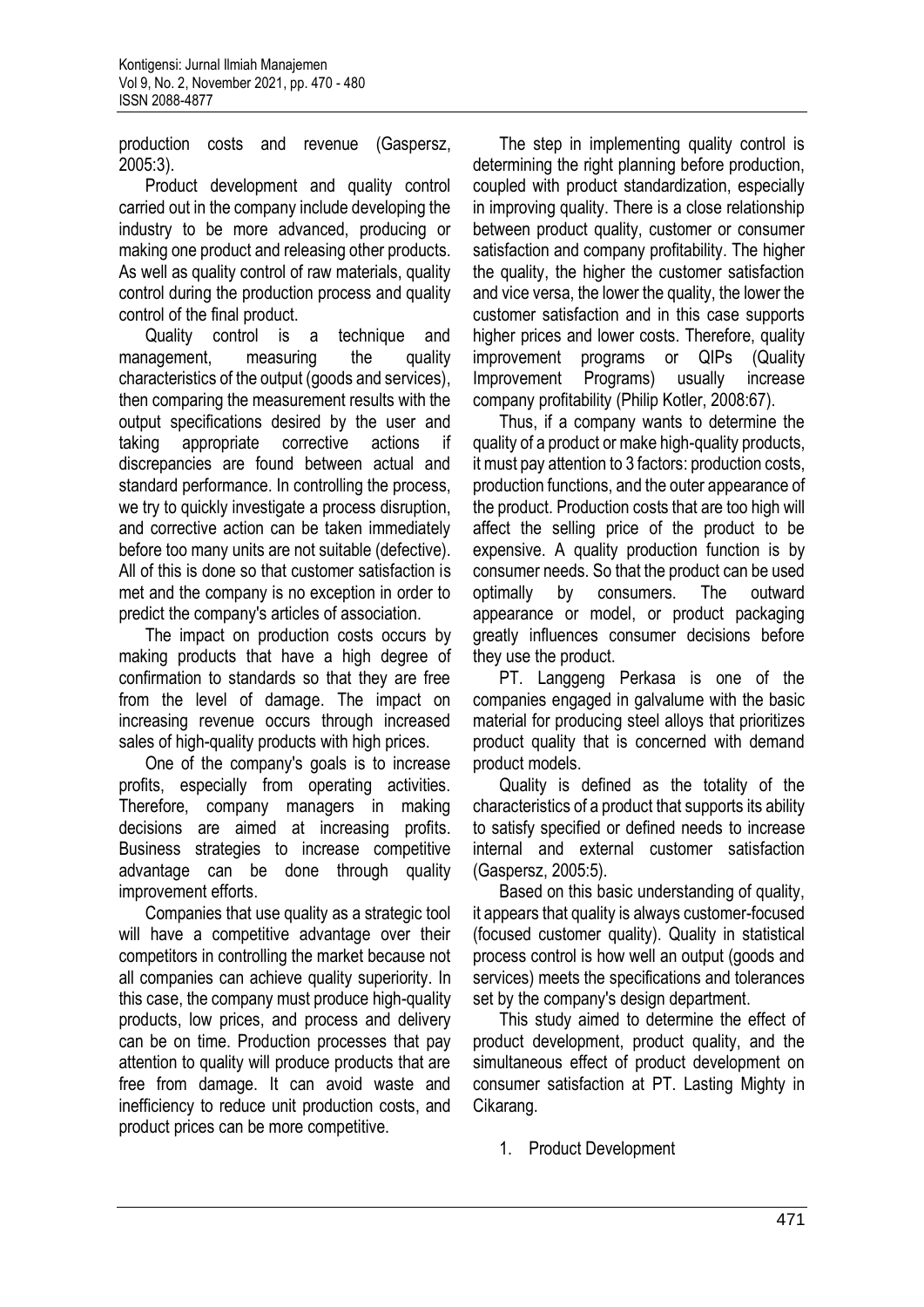Development is often called innovation, namely the process of creating new ideas and implementing them in practice. Innovation is new ideas in products, so the results are better. Incorporate organizations, innovation takes two forms: product innovation, which produces new goods or services or improvements to existing ones, and process innovation, which results in new ways of doing a process.

#### 2. Product quality

Products are not only in the form of tangible goods but can be in the form of services, so products can provide different satisfactions so that companies are required to be more creative and have a broad view of the products produced. According to Kotler and Armstrong (2017: 299) argues "Product quality is the ability of the product to perform its function, this includes the time of use of the product, reliability, ease of use and repair, and other values. Product quality can be viewed from two points of view: an internal point of view and an external point of view.

### 3. Consumer Satisfaction

According to Ferrinadewi (2014: 97), in the attitude model, three components form attitudes in customer satisfaction: cognitive, affective, and conative.

a. Cognitive is knowledge and customer perception, obtained through experience with an attitude object and information from various sources. This knowledge and perception are usually in belief; namely, the customer believes that the product has several attributes. This cognitive is often also referred to as customer knowledge and trust.

b. Affective describes the emotions and feelings of customers showing a direct and general assessment of a product, whether the product is liked or disliked, whether the product is good or bad.

c. Conative shows a person's actions or behavioural tendencies towards an object; conative is related to the actions or behaviour carried out by a customer (likelihood or tendency) and is often also referred to as intention.

#### 4. Model Study

According to Sugiyono (2018), "The research model is a synthesis that reflects the relationship between the variables studied and is a guide for solving research problems and formulating hypotheses in the form of a flow chart equipped with qualitative explanations". In this study, the research model is made as follows:





### 5. Research Hypothesis

According to Sugiyono (2018: 63), "the hypothesis is a temporary answer to the research problem formulation, where the problem formulation is stated in a statement sentence". Thus, the hypothesis that the researcher proposes is as follows:

H1: It is suspected that product development has a significant effect on consumer satisfaction at PT. Lasting Mighty in Cikarang.

H2: It is suspected that there is a significant effect of product quality on consumer satisfaction at PT. Lasting Mighty in Cikarang.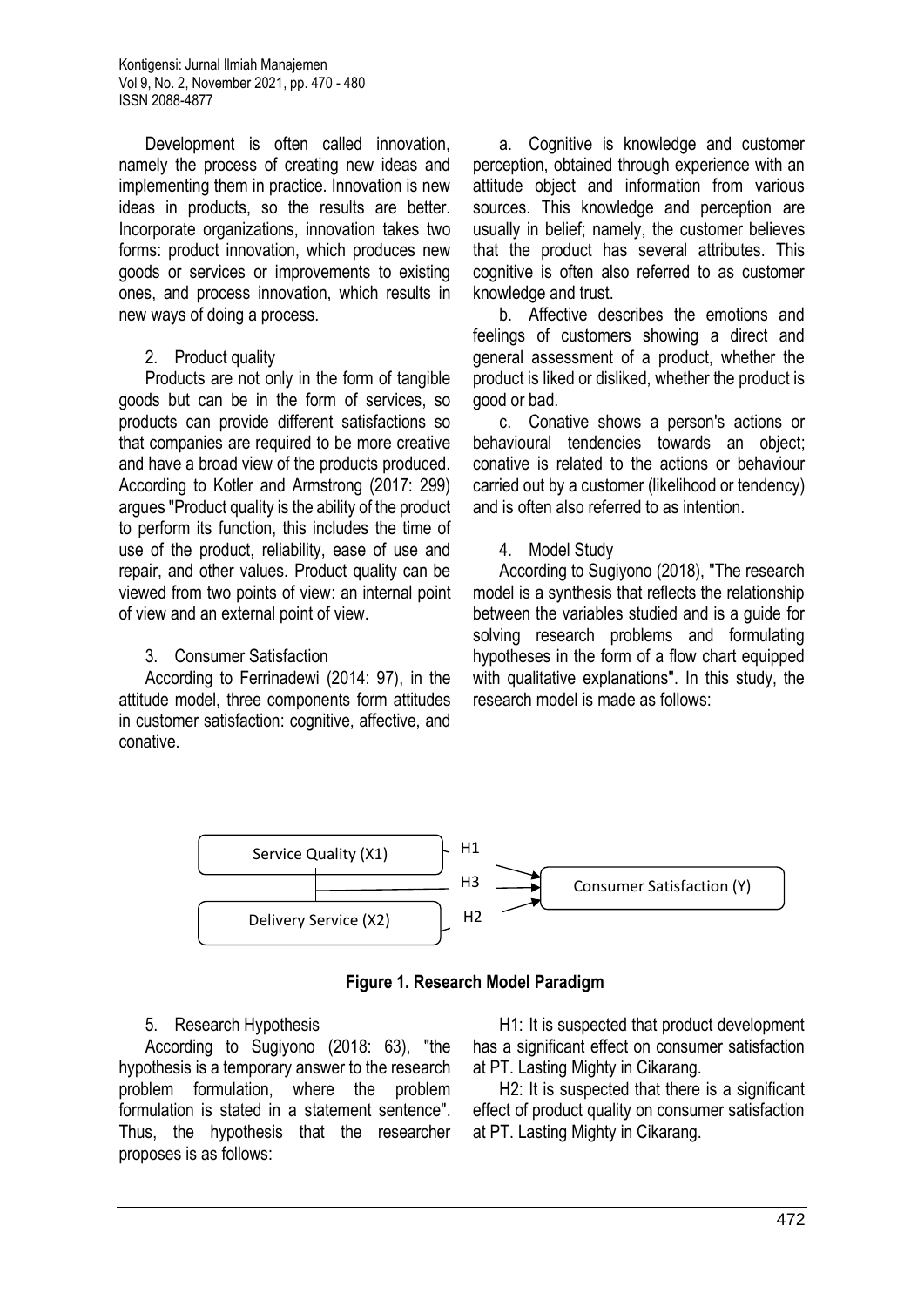H3: Allegedly, there is a significant effect of product development and product quality simultaneously on consumer satisfaction at PT. Lasting Mighty in Cikarang.

# **METHOD**

This type of research is quantitative research, using data analysis techniques in instrument testing, classical assumption test, regression, correlation coefficient, coefficient of determination and hypothesis testing. The population in the study amounted to 96 respondents PT. Langgeng Perkasa in Cikarang with a sample of 96 respondents.

# **1. Test Instrument**

(a) From the test results obtained, all product development variable questionnaire items obtained a 2-tailed significance value of 0.000 <0.05; thus, the instrument is valid.

(b) From The test results obtained that all items of the product quality variable questionnaire obtained a 2-tailed significance value of 0.000 <0.05, thus the instrument is valid.

(c) From The test results obtained that all questionnaire items on the consumer satisfaction variable obtained a two-tailed significance value of 0.000 <0.05; thus, the instrument is valid.

(d) From the results of reliability testing, the following results were obtained:

# **RESULT and DISCUSSION**

# **Table 1. Reliability Test Results**

| Variable                  | Cronbach's Alpha | Alpha Critical | Information |
|---------------------------|------------------|----------------|-------------|
|                           |                  | Standard       |             |
| Product development (X1)  | 0.731            | 0.600          | Reliable    |
| Product quality (X2)      | 0.686            | 0.600          | Reliable    |
| Consumer satisfaction (Y) | 0.657            | 0.600          | Reliable    |

Based on the test results above, the overall product development variable (X1), product quality (X2), obtained a Cronbach alpha value greater than 0.600. Thus declared reliable.

# **2. Test Classic Assumption**

a. Normality test

The results of the normality test using the Kolmogorov-Smirnov Test are as follows:

# **Table 2. Kolmogorov-Smirnov Test . Normality Results**

|                           | <b>Tests of Normality</b> |    |      |                   |              |      |
|---------------------------|---------------------------|----|------|-------------------|--------------|------|
|                           | Kolmogorov-Smirnova       |    |      |                   | Shapiro-Wilk |      |
|                           | Statistics                | df | Sig. | <b>Statistics</b> | df           | Sig. |
| Consumer satisfaction (Y) | .089                      | 96 | .056 | 971               | 96           | .034 |
| .<br>.<br>.               |                           |    |      |                   |              |      |

\*. This is a lower bound of the true significance.

a. Lilliefors Significance Correction

Based on the test results in the table above, a significance value of 0.056 is obtained where the value is greater than the value of  $= 0.050$  or (0.056) > 0.050). Thus, the assumption of the distribution of the equations in this test is normal.

# b. Multicollinearity Test

Multicollinearity test was carried out by looking at the Tolerance Value and Variance Inflation Factor (VIF). The test results are as follows:

# **Table 3. Multicollinearity Test Results with Collinearity Statistics.**

# **Coefficientsa**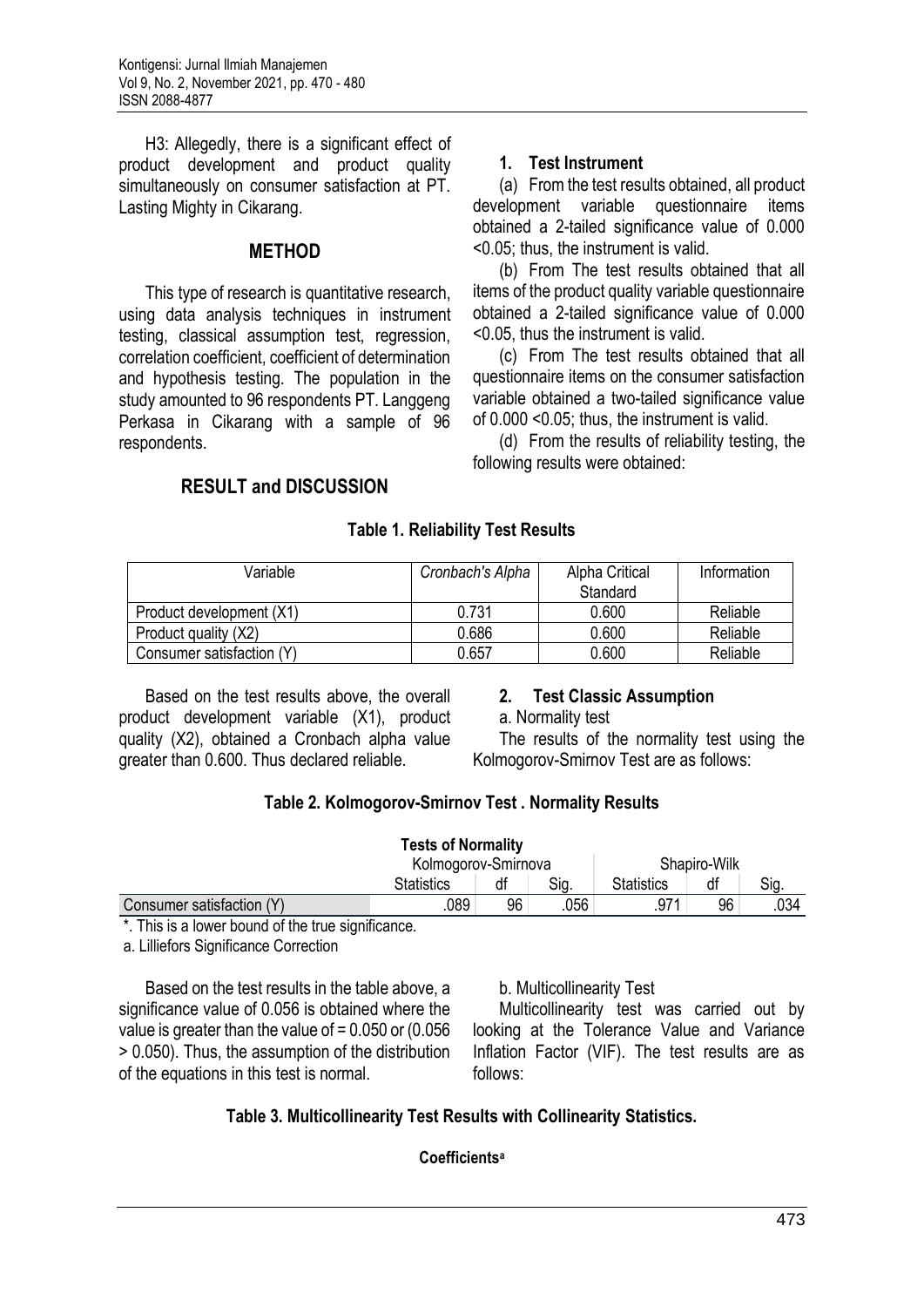|       |                          | Unstandardized<br>Coefficients |            | Standardized<br>Coefficients | <b>Collinearity Statistics</b> |       |
|-------|--------------------------|--------------------------------|------------|------------------------------|--------------------------------|-------|
| Model |                          |                                | Std. Error | Beta                         | Tolerance                      | VIF   |
|       | (Constant)               | 10,689                         | 2.835      |                              |                                |       |
|       | Product development (X1) | .393                           | .086       | .438                         | .557                           | 1.794 |
|       | Product quality (X2)     | .345                           | .094       | .352                         | .557                           | 1.794 |
|       | .                        | $\sim$<br>- - - -              |            |                              |                                |       |

a. Dependent Variable: Consumer Satisfaction (Y)

Based on the test results in the table above, the tolerance value for each independent variable is 0.557 < 1.0, and the Variance Inflation Factor (VIF) value is 1.794 < 10; thus, this regression model does not occur multicollinearity.

#### c. Autocorrelation Test

The test was carried out with the Darbin-Watson test (DW test). The test results are as follows:

# **Table 4. Autocorrelation Test Results**

| Model Summary <sup>b</sup>                                               |                  |          |            |                   |               |  |
|--------------------------------------------------------------------------|------------------|----------|------------|-------------------|---------------|--|
|                                                                          |                  |          | Adjusted R | Std. The error of |               |  |
| Model                                                                    |                  | R Square | Square     | the Estimate      | Durbin-Watson |  |
|                                                                          | <sup>7</sup> 22a | .521     | .511       | 2.485             | .099          |  |
| o Desdistazzi (Canatant), Desduct auglitu (VO), Desduct dauglangent (V1) |                  |          |            |                   |               |  |

a. Predictors: (Constant), Product quality (X2), Product development (X1)

b. Dependent Variable: Consumer Satisfaction (Y)

The test results in the table above obtained the Durbin-Watson value of 2,099; the value is between the intervals  $1,550 - 2,460$ . Thus the regression model stated that there was no autocorrelation disorder.

d. Heteroscedasticity Test

The results of the heteroscedasticity test are as follows:

|       |                          |          | Coefficientsa                  |                              |          |      |
|-------|--------------------------|----------|--------------------------------|------------------------------|----------|------|
|       |                          |          | Unstandardized<br>Coefficients | Standardized<br>Coefficients |          |      |
| Model |                          | B        | Std. Error                     | <b>Beta</b>                  |          | Sig. |
|       | (Constant)               | 2,283    | 1.640                          |                              | 1.392    | .167 |
|       | Product development (X1) | $-0.089$ | .050                           | $-243$                       | $-1.781$ | .078 |
|       | Product quality (X2)     | .080     | .054                           | .201                         | 1.472    | .144 |

a. Dependent Variable: RES2

The results of the test using the glejser test obtained the value of Sig. > 0.05. Thus, the regression model has no heteroscedasticity disorder.

### **3. Descriptive Analysis**

This test is used to determine each variable's minimum and maximum scores, mean scores and standard deviations. The results are as follows:

| Table 6. Results of Descriptive Statistics Analisis Analysis<br><b>Descriptive Statistics</b> |                |         |      |                |  |
|-----------------------------------------------------------------------------------------------|----------------|---------|------|----------------|--|
|                                                                                               | <b>Minimum</b> | Maximum | mean | Std. Deviation |  |
|                                                                                               |                |         |      |                |  |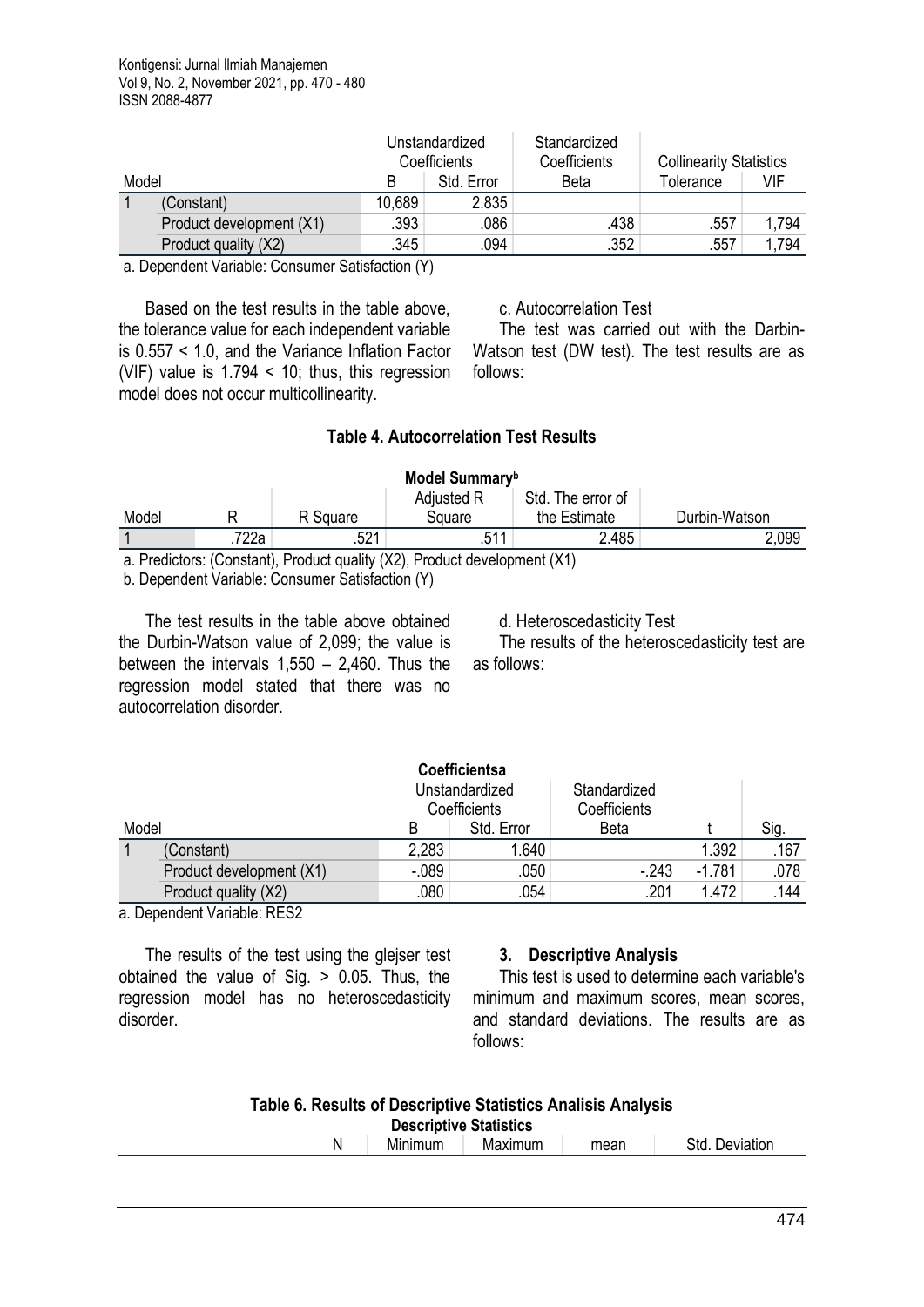| Product development (X1)  | 96 |    | 48 | 37.95 | 3.964 |
|---------------------------|----|----|----|-------|-------|
| Product quality (X2)      | 96 | ົ  | 44 | 38.18 | 3.627 |
| Consumer satisfaction (Y) | 96 | 32 | 46 | 38.76 | 3.553 |
| Valid N (listwise)        | 96 |    |    |       |       |

Product development obtained a minimum variance of 31 and a maximum variance of 48 with a mean score of 3.795 with a standard deviation of 3.964. Product quality obtained a minimum variance of 27 and a maximum variance of 44 with a mean score of 3.818 with a standard deviation of 3.627. Consumer satisfaction obtained a minimum variance of 32 and a maximum variance of 46 with a mean score of 3.876 with a standard deviation of 3.553.

#### **4. Quantitative Analysis.**

This analysis is intended to determine the effect of the independent variable on the dependent variable. The test results are as follows:

a. Multiple Linear Regression Analysis

Multiple linear regression test results are as follows:

|       |                          |        | Coefficientsa                  |                              |       |      |
|-------|--------------------------|--------|--------------------------------|------------------------------|-------|------|
|       |                          |        | Unstandardized<br>Coefficients | Standardized<br>Coefficients |       |      |
| Model |                          | B      | Std. Error                     | Beta                         |       | Sig. |
|       | (Constant)               | 10,689 | 2.835                          |                              | 3,771 | .000 |
|       | Product development (X1) | .393   | .086                           | .438                         | 4,559 | .000 |
|       | Product quality (X2)     | .345   | .094                           | .352                         | 3.663 | .000 |

# **Table 7. Multiple Linear Regression Test Results**

Based on the test results in the table above, the regression equation Y =  $10.689 + 0.393X1 +$ 0.345X2. From these equations, it is explained as follows:

1) A constant of 10,689 means that if there is no product development and product quality, then there has been a customer satisfaction value of 10.689 points.

2) The regression coefficient of product development is 0.393; this number is positive, meaning that every time there is an increase in

product development of 0.393, consumer satisfaction will also increase by 0.393 points.

3) The regression coefficient of product quality is 0.345; this number is positive, meaning that every time there is an increase in product quality of 0.345, consumer satisfaction will also increase by 0.345 points.

b. Correlation Coefficient Analysis

The results of the correlation coefficient test are as follows:

| Table 8. Results of Correlation Coefficient Testing of Product Development on Consumer |
|----------------------------------------------------------------------------------------|
| <b>Satisfaction.</b>                                                                   |

|                           | Correlations <sup>b</sup>  |                        |                           |
|---------------------------|----------------------------|------------------------|---------------------------|
|                           |                            | Product<br>development |                           |
|                           |                            | (X1)                   | Consumer satisfaction (Y) |
| Product development (X1)  | <b>Pearson Correlation</b> |                        | .672**                    |
|                           | Sig. (2-tailed)            |                        | .000                      |
| Consumer satisfaction (Y) | <b>Pearson Correlation</b> | $.672**$               |                           |
|                           | Sig. (2-tailed)            | .000                   |                           |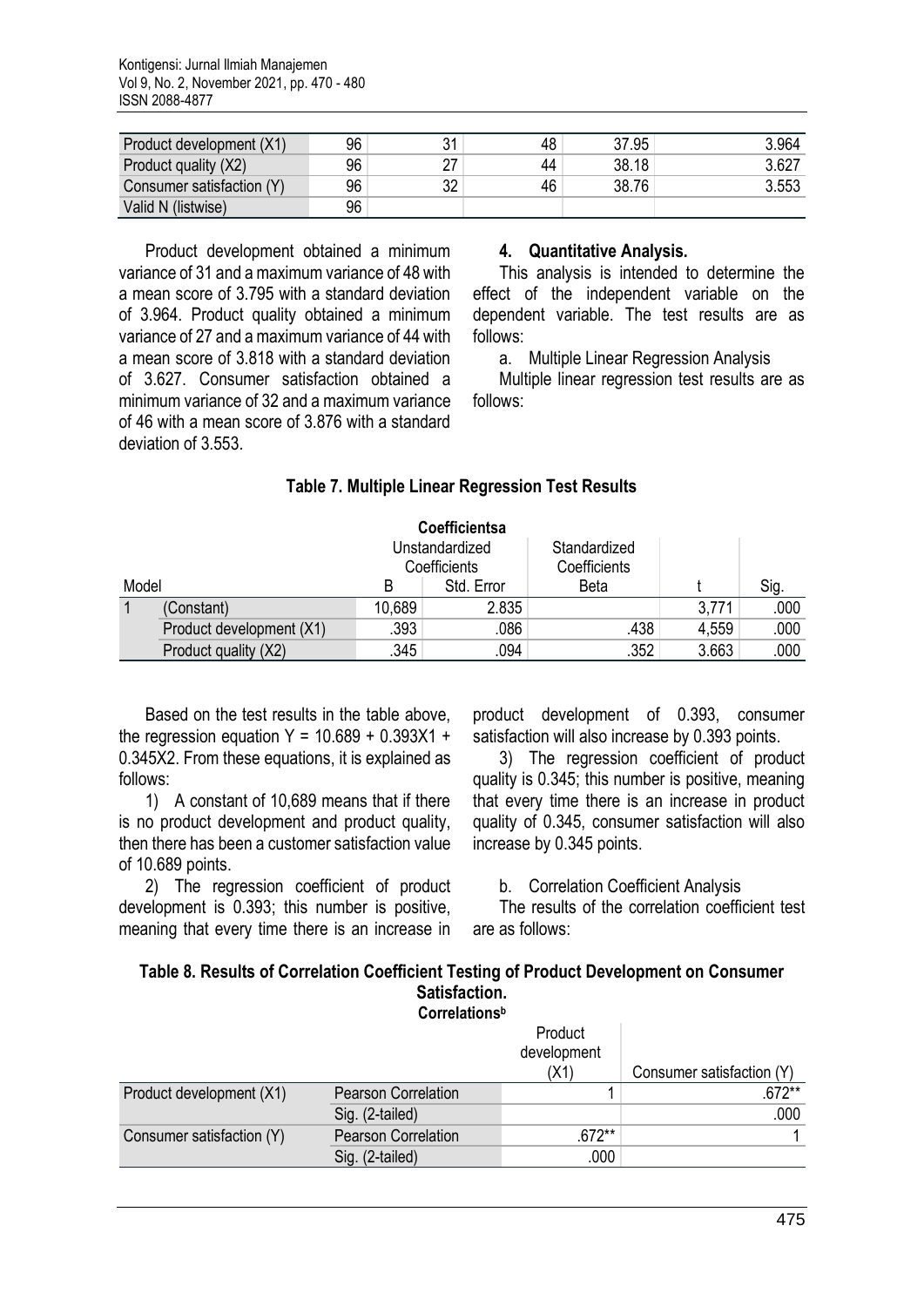The test results obtained a correlation value of 0.672, meaning that product development strongly relates to consumer satisfaction.

#### **Table 9. Results of the Correlation Coefficient of Product Quality on Consumer Satisfaction. Correlationsb**

|                           |                            | Product quality |                           |
|---------------------------|----------------------------|-----------------|---------------------------|
|                           |                            | (X2)            | Consumer satisfaction (Y) |
| Product quality (X2)      | <b>Pearson Correlation</b> |                 | $.644**$                  |
|                           | Sig. (2-tailed)            |                 | .000                      |
| Consumer satisfaction (Y) | <b>Pearson Correlation</b> | .644**          |                           |
|                           | Sig. (2-tailed)            | .000            |                           |

The test results obtained a correlation value of 0.644, meaning that product quality has a strong relationship to consumer satisfaction

.

### **Table 10. Correlation Coefficient Test Results Product Development and Product Quality Simultaneously Against Consumer Satisfaction.**

| <b>Model Summary</b> |                                                  |                   |                                         |                            |  |  |  |
|----------------------|--------------------------------------------------|-------------------|-----------------------------------------|----------------------------|--|--|--|
| Model                |                                                  | R Square          | Adjusted R Square                       | Std. Error of the Estimate |  |  |  |
|                      | בררד<br>1 z za                                   | <b>CO1</b><br>.UZ | E11                                     | 2.485                      |  |  |  |
| .<br>$\sim$          | $\overline{\phantom{a}}$<br>$\sim$ $\sim$ $\sim$ | $\cdots$ $\cdots$ | $\cdot$ $\cdot$ $\cdot$ $\cdot$ $\cdot$ |                            |  |  |  |

a. Predictors: (Constant), Product quality (X2), Product development (X1)

Based on the test results obtained, a correlation value of 0.722 means that product development and product quality simultaneously have a strong relationship to consumer determination are as follows: satisfaction.

c. Coefficient of Determination Analysis The results of testing the coefficient of

# **Table 11. Results of Testing the Coefficient of Determination of Product Development on Consumer Satisfaction.**

| <b>Model Summary</b>                              |      |          |                          |                            |  |  |  |  |
|---------------------------------------------------|------|----------|--------------------------|----------------------------|--|--|--|--|
| Model                                             |      | R Square | <b>Adjusted R Square</b> | Std. Error of the Estimate |  |  |  |  |
|                                                   | 672a | 452      | 446                      | 2.644                      |  |  |  |  |
| a Prodictors: (Constant) Product development (Y1) |      |          |                          |                            |  |  |  |  |

a. Predictors: (Constant), Product development (X1)

Based on the test results, the determination value is 0.452, meaning that product development consumer satisfaction. has an influence contribution of 45.2% on

### **Table 12. Results of the Coefficient of Determination of Product Quality on Consumer Satisfaction.**

**Model Summary**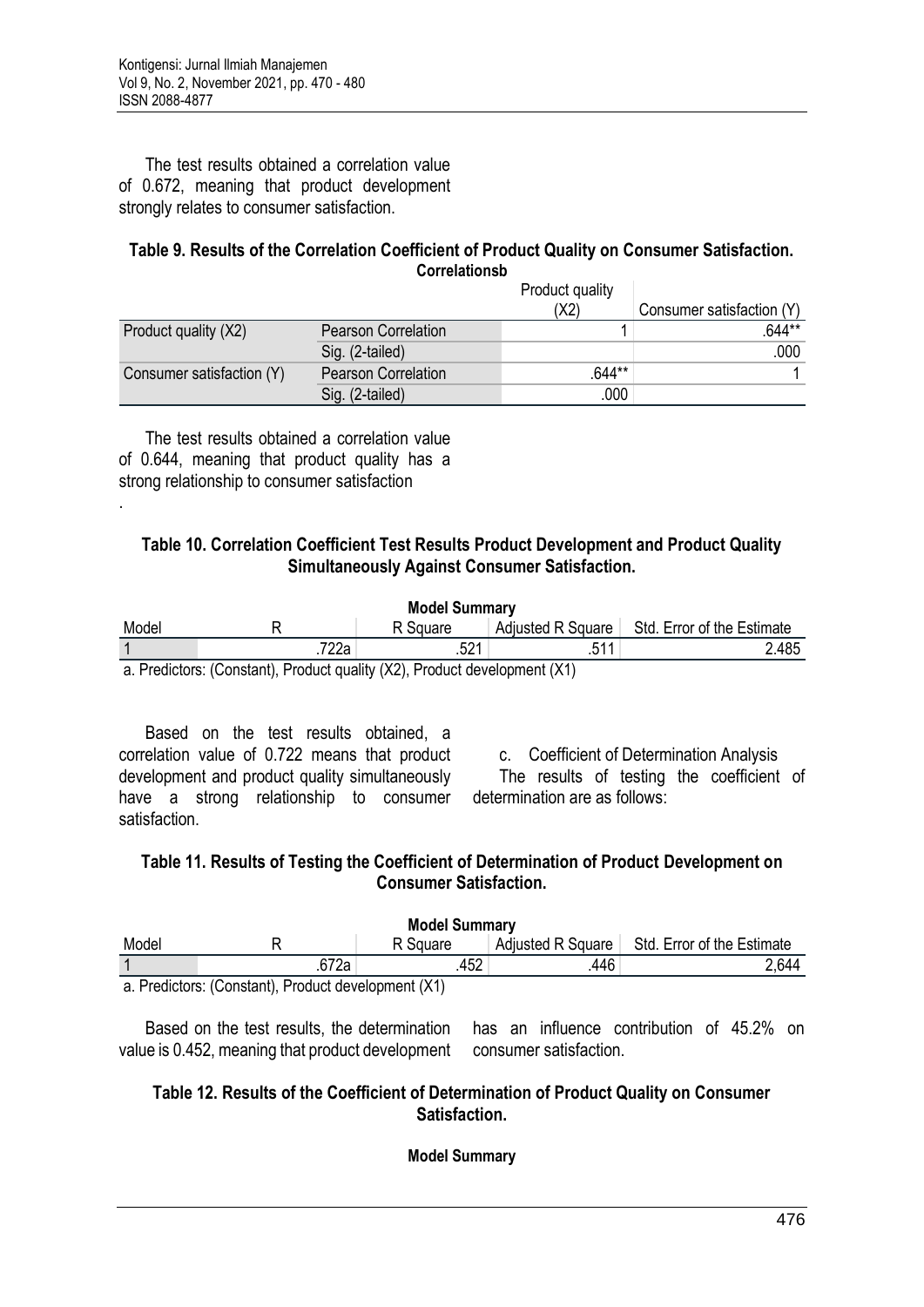| Model |                                               | ⊰αuare  | Adjusted R Square | <b>Error of the Estimate</b><br>Std. |
|-------|-----------------------------------------------|---------|-------------------|--------------------------------------|
|       | .644a                                         | и<br>14 | 408               | 734                                  |
|       | o Dradistore: (Constant) Dradust quality (V2) |         |                   |                                      |

a. Predictors: (Constant), Product quality (X2)

The test results obtained a determination value of 0.414, meaning that product quality contributes to 41.4% influence on consumer satisfaction.

### **Table 13. Results of Testing the Coefficient of Determination of Product Development and Product Quality on Consumer Satisfaction.**

| <b>Model Summary</b>                                                        |      |          |                   |                            |  |  |  |
|-----------------------------------------------------------------------------|------|----------|-------------------|----------------------------|--|--|--|
| Model                                                                       |      | R Square | Adjusted R Square | Std. Error of the Estimate |  |  |  |
|                                                                             | 722a |          |                   | 2.485                      |  |  |  |
| o Dreabetore: (Constant), Dreabeth quality (VO), Dreabeth douglappeart (V1) |      |          |                   |                            |  |  |  |

a. Predictors: (Constant), Product quality (X2), Product development (X1)

The test results obtained a determination value of 0.521, meaning that product development and product quality simultaneously contribute 52.1% influence on consumer satisfaction, while other factors influence the remaining 47.9%.

d. Test Hypothesis

Partial hypothesis test (t-test)

Hypothesis testing with a t-test is used to determine which partial hypothesis is accepted.

The first hypothesis: There is a significant effect of product development on consumer satisfaction.

The second hypothesis: There is a significant effect of product quality on consumer satisfaction.

# **Table 14. Hypothesis Test Results Product Development Against Consumer Satisfaction.**

|                          |        | <b>Coefficientsa</b>           |                              |       |      |
|--------------------------|--------|--------------------------------|------------------------------|-------|------|
|                          |        | Unstandardized<br>Coefficients | Standardized<br>Coefficients |       |      |
| Model                    |        | Std. Error                     | <b>Beta</b>                  |       | Sig. |
| (Constant)               | 15,886 | 2,611                          |                              | 6.085 | .000 |
| Product development (X1) | .603   | .068                           | .672                         | 8.809 | .000 |

a. Dependent Variable: Consumer Satisfaction (Y)

Based on the test results in the table above, the value of t arithmetic  $>$  t table or (8.809  $>$ 1.986), thus the first hypothesis proposed that

there is a significant influence between product development on consumer satisfaction is accepted.

### **Table 15. Hypothesis Test Results Product Quality on Consumer Satisfaction.**

| Standardized<br><b>Unstandardized Coefficients</b>    |  | <b>Coefficientsa</b> |              |      |
|-------------------------------------------------------|--|----------------------|--------------|------|
|                                                       |  |                      | Coefficients |      |
| Model<br>Std. Error<br><b>Beta</b>                    |  |                      |              | Sig  |
| 14,691<br>2,965<br>4.954<br>(Constant)                |  |                      |              | .000 |
| .630<br>.077<br>.644<br>8.153<br>Product quality (X2) |  |                      |              | .000 |

a. Dependent Variable: Consumer Satisfaction (Y)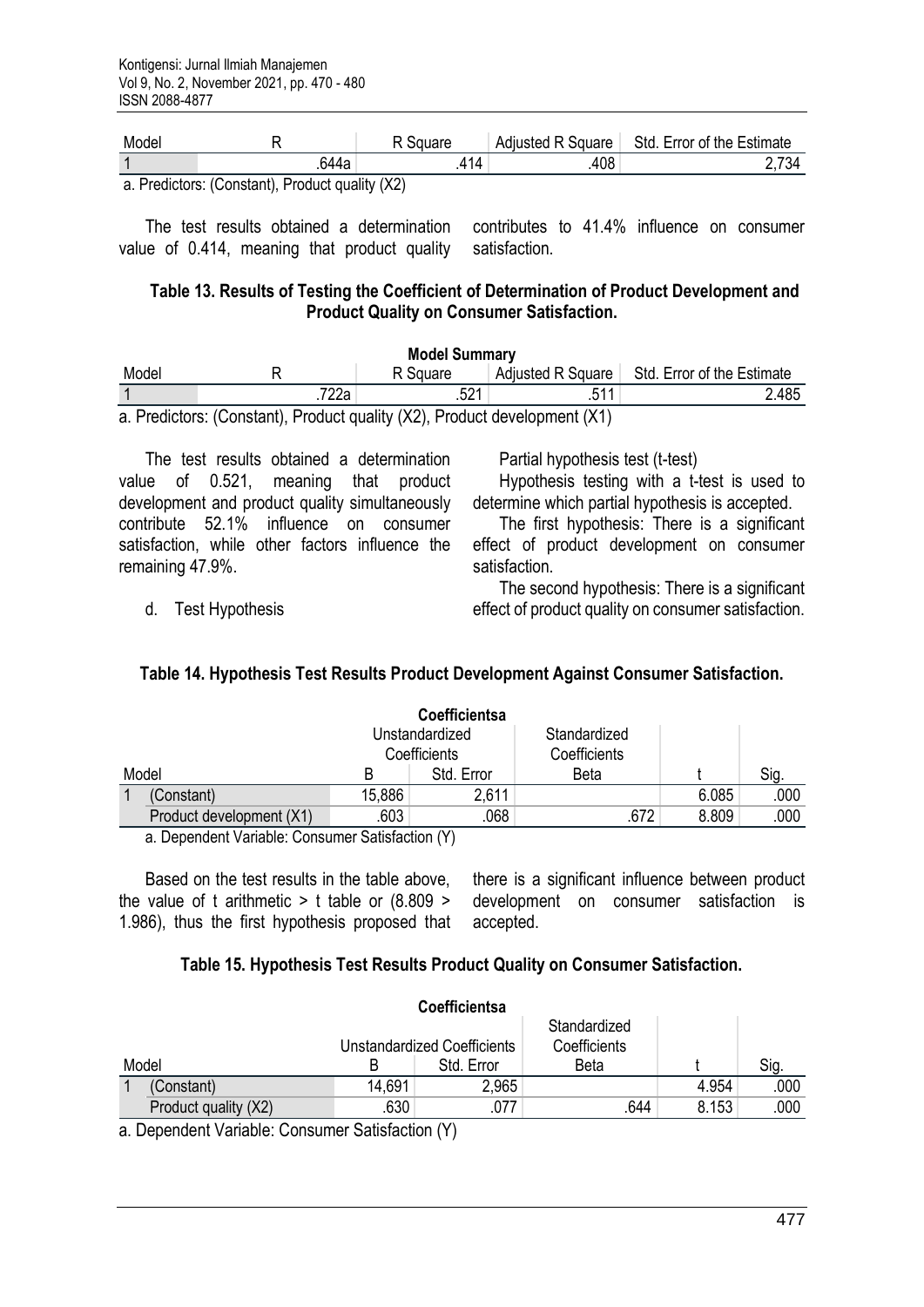Based on the test results in the table above, the value of t count  $>$  t table or (8,153  $>$  1,986); thus, the second hypothesis proposed a significant influence between product quality and consumer satisfaction is accepted.

Simultaneous Hypothesis Testing (F Test)

Hypothesis testing with the F test is used to determine which simultaneous hypothesis is accepted.

The third hypothesis There is a significant influence between product development and product quality on consumer satisfaction.

### **Table 16. Hypothesis Test Results Product Development and Product Quality on Consumer Satisfaction.**

|       | <b>ANOVA</b> <sup>a</sup> |                |    |             |        |                   |  |  |  |
|-------|---------------------------|----------------|----|-------------|--------|-------------------|--|--|--|
| Model |                           | Sum of Squares | df | Mean Square |        | Sig.              |  |  |  |
|       | Regression                | 625,220        |    | 312.610     | 50,626 | .000 <sub>b</sub> |  |  |  |
|       | Residual                  | 574,269        | 93 | 6.175       |        |                   |  |  |  |
|       | Total                     | 1199,490       | 95 |             |        |                   |  |  |  |

Based on the test results in the table above, the calculated F value  $>$  F table or (50.626  $>$ 2,700), thus the third hypothesis proposed that there is a significant influence between product development and product quality on consumer satisfaction is accepted.

#### **Discussion**

### **1. The Effect of Product Development on Consumer Satisfaction**

From the analysis results, the product development variable has a significant effect on consumer satisfaction with a correlation value of 0.672, meaning that the two variables have a strong relationship with a contribution of 45.2%. Testing the hypothesis obtained the value of t count  $>$  t table or (8.809  $>$  1.986). Thus, the first hypothesis proposed a significant effect between product development and customer satisfaction is accepted.

### **2. The Effect of Product Quality on Consumer Satisfaction**

From the analysis results, the product quality variable has a significant effect on consumer satisfaction with a correlation value of 0.644,

### **CONCLUSION**

a. Product development has a significant effect on consumer satisfaction with a correlation

meaning that the two variables have a strong relationship with a contribution of 41.4%. Testing the hypothesis obtained the value of  $t$  count  $> t$ table or  $(8.153 > 1.986)$ . Thus the second hypothesis proposed a significant effect between product quality and customer satisfaction is accepted.

### **3. The Effect of Product Development and Product Quality on Consumer Satisfaction**

From the results of the analysis, it was found that product development and product quality variables had a significant effect on consumer satisfaction with the regression equation  $Y =$ 10.689 + 0.393X1 + 0.345X2, the correlation value of 0.722 means that the two variables have a strong relationship with the contribution of the influence of 52.1% while the rest 47.9% influenced by other factors. The calculated F value obtains hypothesis testing> F table or  $(50.626 > 2,700)$ . Thus the third hypothesis proposed a significant effect between product development and product quality on consumer satisfaction is accepted.

value of 0.672 or strong with a contribution of 45.2%. Hypothesis test obtained value of t count  $>$  t table or (8.809  $>$  1.986). Thus there is a significant influence between product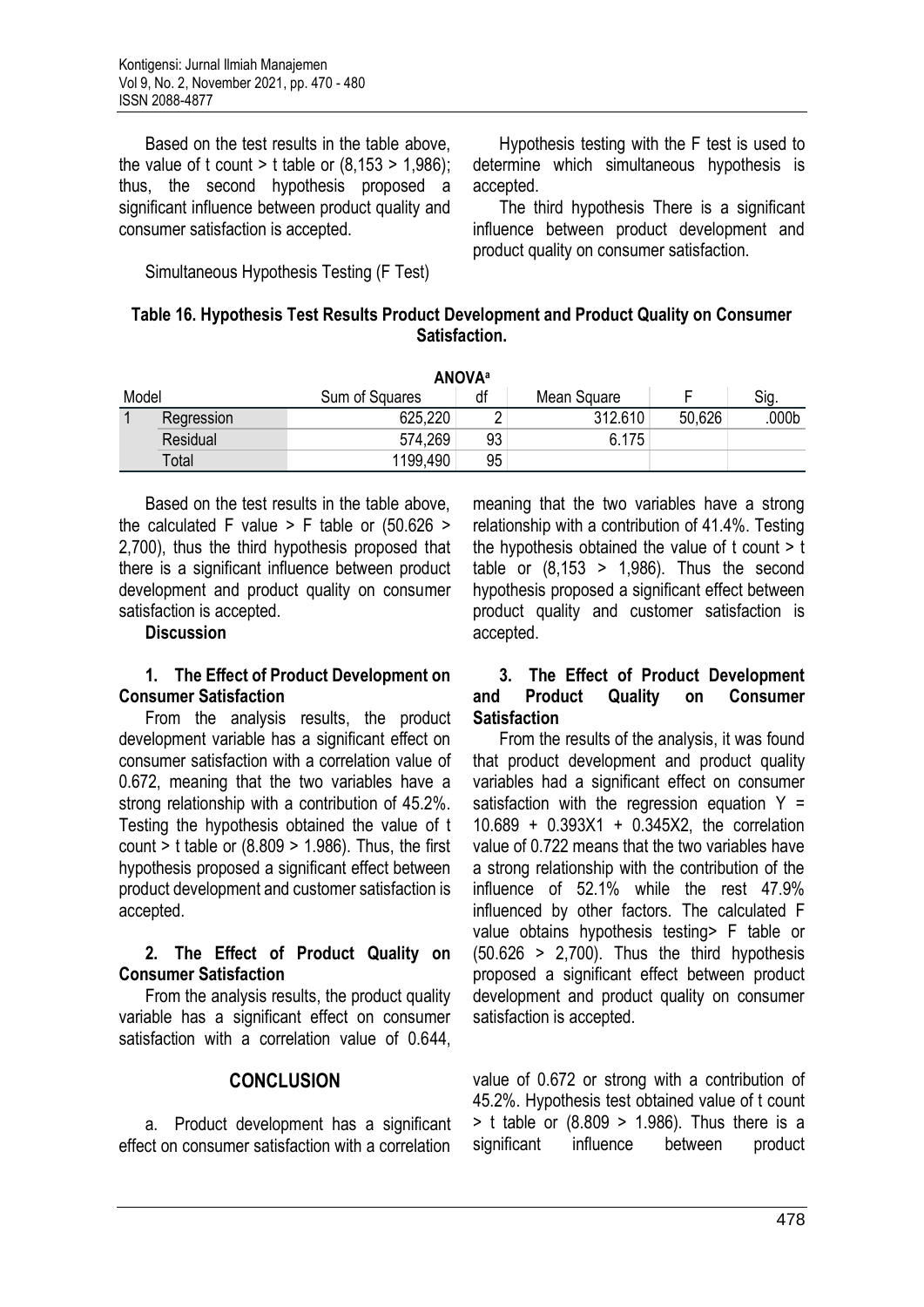development on customer satisfaction at PT. Lasting Mighty in Cikarang.

b. Product quality significantly affects consumer satisfaction with a correlation value of 0.644 or strong with 41.4% influence. Hypothesis test obtained value of t count > t table or (8,153 > 1,986). Thus there is a significant influence between product quality on consumer satisfaction at PT. Lasting Mighty in Cikarang.

c. Product development and product quality significantly affect consumer satisfaction with a correlation value of 0.722 or strong with a contribution of 52.1% influence while other factors influence the remaining 47.9%. Hypothesis test obtained value of F arithmetic > F table or (50.626 > 2,700). Thus there is a significant influence between product development and product quality simultaneously on consumer satisfaction at PT. Lasting Mighty in Cikarang.

# **REFERENCES**

- Algifari. (2015). "*Analisis Regresi untuk Bisnis dan Ekonomi"*. Yogyakarta: BPFE.
- Anjani, R. (2019). Tata Kelola Adminitrasi Keuangan, Dan Pembangunan Desa Tepi Laut Kabupaten Bengkulu Utara. *Jurnal Pengabdian Masyarakat Bumi Raflesia*, *2* (2).
- Arikunto, Suharsimi (2014). "*Prosedur Penelitian Suatu Pendekatan Praktek"*. Jakarta: Rineka Cipta.
- Asmawi, M. (2017). The effect of compensation, empowerment, and job satisfaction on employee loyalty. *International Journal of Scientific Research and Management*, *5*(12), 7590-7599.
- Candra Dery Bagus, dkk. "*Pengaruh Inovasi Produk Dan Brand Image Terhadapkep Keputusan Pembelian Pada Olivia Cake"* Jurnal Aplikasi dan Bisnis. E-ISSN: 2407- 5523, Hal. 86-91
- Ghozali, Imam, 2011. "*Aplikasi Analisis Multivariate Dengan Program SPSS".*
- Gifani Auliannisa, Syahputra. 2017. "*Pengaruh Citra Merek Terhadap Keputusan Pembelian Produk Smartphone Oppo Pada Mahasiswa Universitas Telkom"* Jurnal Bisnis dan Iptek. Vol.10 No.2, Hal. 82-92
- Gumilang, Ratna Risa. 2019. *"Implementasi Digital Marketing Terhadap*
- Hanaysha, Jalal, Haim Hilman, Noor Hasmini Abdul-Ghani. 2014*." Efek Langsung dan Tidak Langsung dari Inovasi Produk dan Kualitas Produk pada Citra Merek: Bukti Empiris dari Industri Otomotif "* Jurnal Internasional Publikasi Ilmiah dan Penelitian. Manajemen Bisnis Vol.4. Edisi 11, Hal.2-5
- Indah, Rasyid, Tri. 2018.*"Pengaruh Inovasi Produk Dan Harga Terhadap Keputusan Pembelian Sepeda Motor Dikota Tangerang Selatan"* Jurnal *Perspektif.* Vol.16 No.1, Hal. 40-49
- Jasmani, J. (2019). Pengaruh Orientasi Pasar Dan Inovasi Produk Terhadap Keunggulan Bersaing Pada PT. Ragam Baja Nusantara. Disrupsi Binis, 2(1).
- Jasmani, J. (2019). Pengaruh Product Development Dan Promotion Mix Terhadap Peningkatan Penjualan Yang Berdampak Pada Keunggulan Bersaing. Jurnal Ekonomi Efektif, 1(2).
- Jasmani, J. (2019). Pengaruh Promosi Dan Pengembangan Produk Terhadap Peningkatan Hasil Penjualan. Jurnal Semarak, 1(3).
- Jasmani, Jasmani, and Denok Sunarsi. "The Influence of Product Mix, Promotion Mix and Brand Image on Consumer Purchasing Decisions of Sari Roti Products in South Tangerang." *PINISI Discretion Review* 1.1 (2020): 165-174.